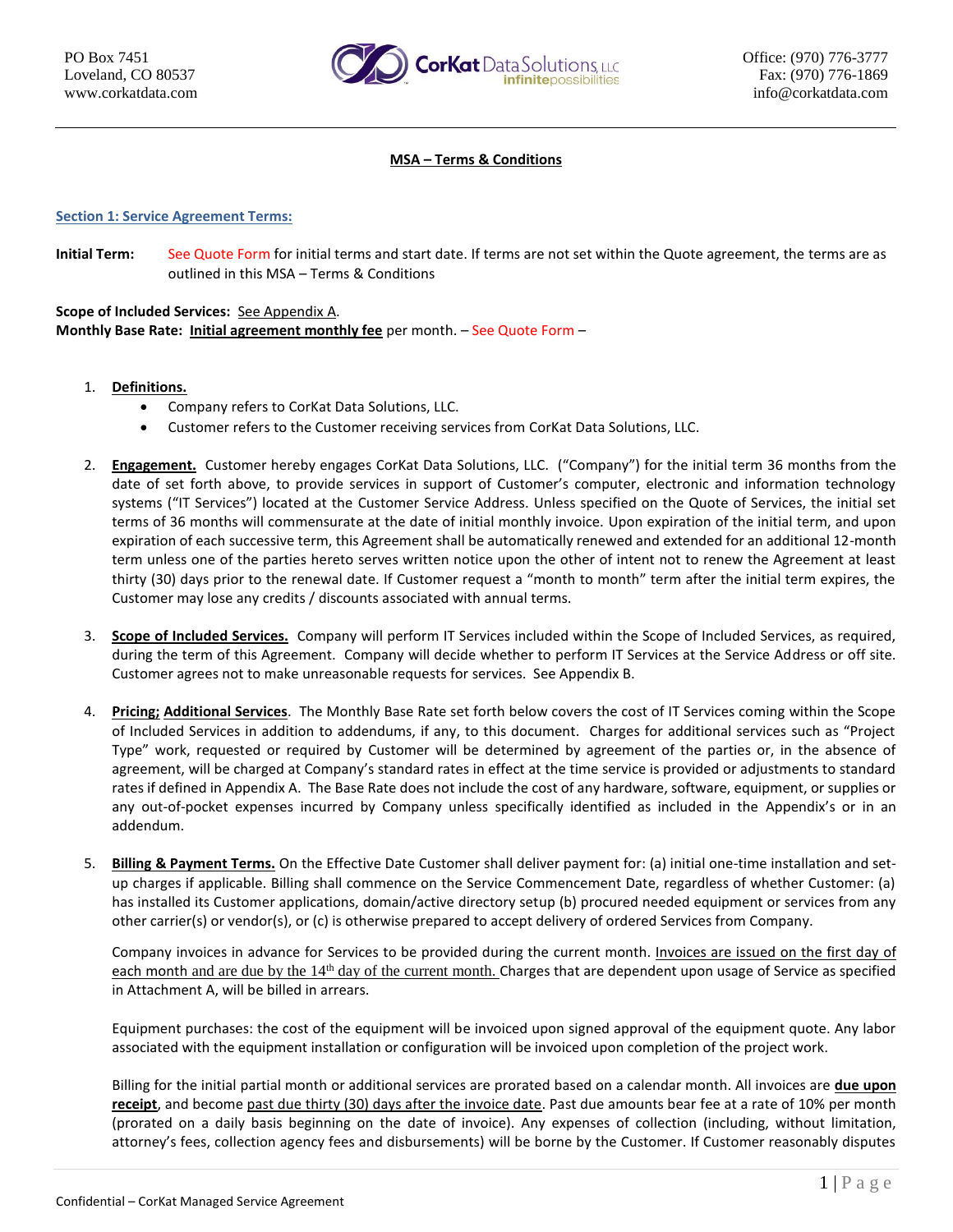

any portion of a Company invoice, Customer must pay the entire invoice and submit a written claim for refund of the disputed amount. All claims must be submitted to Company within thirty (30) days of receipt of the invoice for those. If the dispute is resolved in favor of Customer, Company shall refund or provide a credit of all amounts due to the Customer within ten (10) days of resolution.

# **5a. Payment Methods.**

- ACH Company schedules ACH payments on the  $14<sup>th</sup>$  and  $28<sup>th</sup>$  of month invoices are due
- Checks are permitted as payment. Company reserves the right to enforce payment by ACH if Customer has two past due payments.
- Credit Card Company does not include transaction and/or processing fees within our monthly invoices. Therefore, Company will include a 3.5% processing fee for all payments made by Credit Card.
- 6. **Suspension of Services for nonpayment**. If the Customer fails to comply with the payment policy within **section 5**, Company may suspend services provided to Customer under this agreement after ten (10) days written notice to cure past due invoices. The ten (10) days begins on the date of postmark. Company reserves the right to enforce payment by ACH or Credit Card if Customer has two past due payments. Payment by Credit Card may require additional processing fees. The change in payment method does not constitute a breach on the agreement by the Company. If the Company suspends Customer services due to nonpayment, this does not constitute a breach in the agreement by Company.
- 7. **Suspension or Termination of Services.** Company may terminate this Agreement or any Service Order hereunder, or suspend Services, with not less than ten (10) days prior written notice, upon (a) Customer's failure to pay any amounts as provided herein; (b) Customer's breach of any provision of this Agreement or any law, rule or regulation governing the Services; (c) any insolvency, bankruptcy assignment for the benefit of creditors, appointment of trustee or receiver or similar event with respect to Customer; or (d) any governmental prohibition or required alteration of the Services. Company may terminate or suspend Services without notice if: (x) necessary to protect Company's Network; (y) Company has reasonable evidence of Customer's fraudulent or illegal use of Services; or (z) required by legal or regulatory authority. Any termination shall not relieve Customer of any liability incurred prior to such termination, or for payment of unaffected Services. All terms and conditions of this Agreement shall continue to apply to any Services not so terminated, regardless of the termination of this Agreement. If the Service provided under any Service Order hereunder has been terminated by Company in accordance with this section, and Customer wants to restore such Service, Customer first must pay all past due charges, a non-recurring charge, reconnection charge and a deposit equal to 2 months' recurring charges. If the Company suspends Customer services due to nonpayment, this does not constitute a breach in the agreement by Company.
- 8. **Termination for Cause**. If Customer believes the Company has failed to meet its services outlined within the agreement, the Customer must provide written notice describing the areas of concern and allow Company thirty (30) days to cure the written concerns. Either party may terminate this Agreement if: (i) the other party breaches any material term or condition of this Agreement and fails to cure such breach within thirty (30) days after receipt of written notice of the same, except in the case of Customer's failure to pay fees, which must be cured within five (5) days after receipt of written notice from COMPANY; (ii) the other party becomes the subject of a voluntary petition in bankruptcy or any voluntary proceeding relating to insolvency, receivership, liquidation, or composition for the benefit of creditors; or (iii) the other party becomes the subject of an involuntary petition in bankruptcy or any involuntary proceeding relating to insolvency, receivership, liquidation, or composition for the benefit of creditors, if such petition or proceeding is not dismissed within sixty (60) days of filing. Customer may also terminate this Agreement in accordance with the terms set forth in the Service Level Agreement
- 9. **Termination Liability.** If Customer terminates this Agreement or any Service Order(s) hereunder prior to the end of the term of such Agreement and/or Service Order(s) for any reason other than Company's material breach of this Agreement that remains uncured after written notice and allowing Company 30 day cure period, or under the provisions of this Agreement, Customer shall pay in full to Company within 30 days of such termination all remaining monthly recurring charges associated with the Service(s) for the balance of the term of this Agreement and/or outlined in such Service Order(s). The monthly amount will be determined by the higher amount of the signed quote or currently month invoiced.
- 10. **Price Adjustments.** Company shall have the right to propose an adjustment to the Monthly Base Rate, as provided on Appendix B, in the event of equipment purchases, substantial changes in the demand for IT Services initiated by Customer,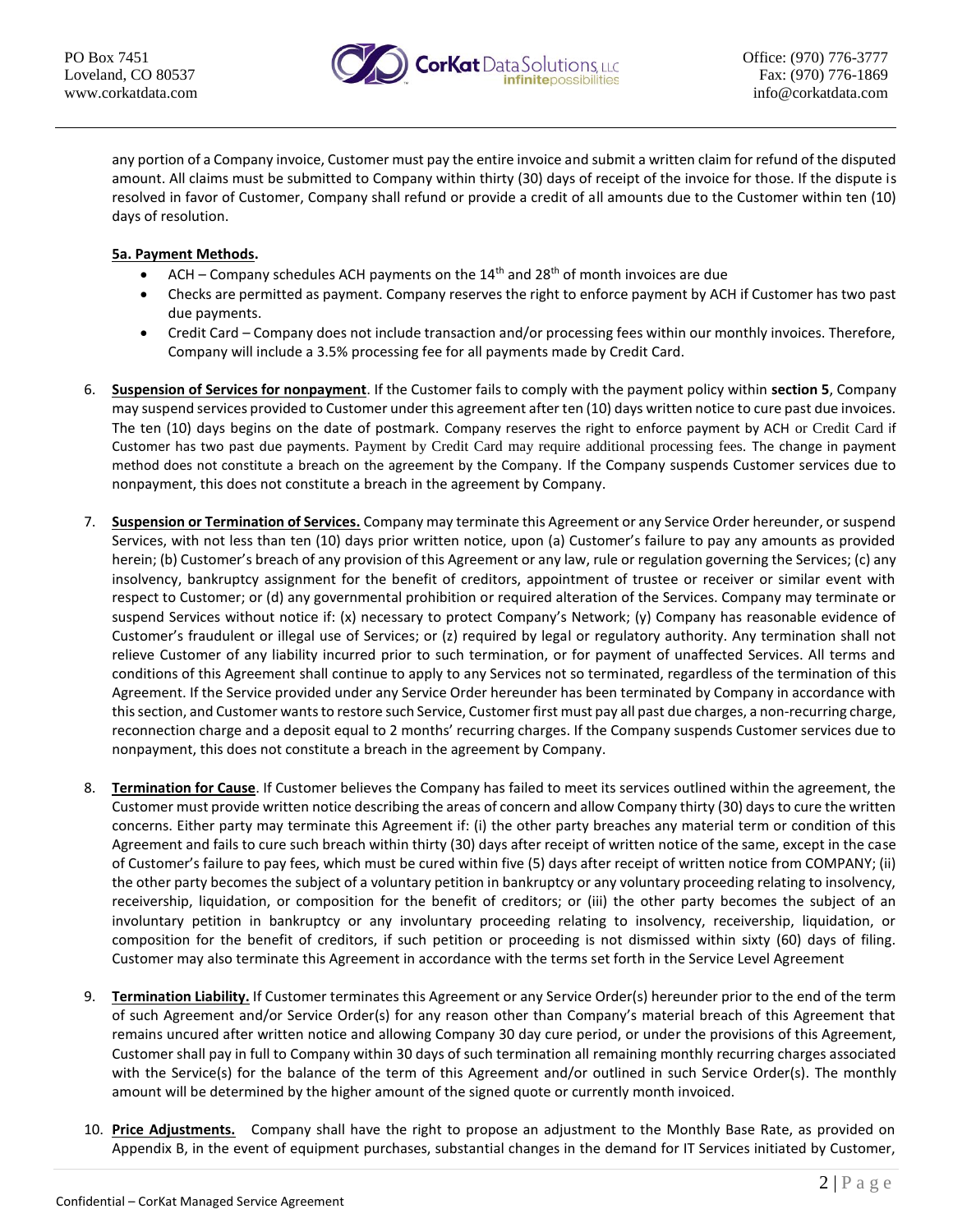

material increases in costs to Company, or if Customer's demand for IT Services during any twelve-month period during the term of this Agreement should exceed the Adjustment Threshold. Additionally, Company reserves the right to adjust, from time to time, the "SPLA" pricing set forth in the Service Order at any time during the term of the Agreement, to reflect the pricing of Microsoft. In such case, the Company will notify the Customer a minimum of 30 days in advance of the SPLA cost increase going into effect and notify the Customer of the effective date of the increase, but in no event will said adjustment be effective prior to date of notice to Customer. When an adjustment occurs, an addendum detailing the change, will be signed by both parties and attached to this contract.

- 11. **Use of Software.** Authorization to use any software provided by Company to the Customer provides a personal, nonexclusive, limited, non-transferable and temporary license. All rights are reserved. The Customer may not re-publish, transmit, or distribute the software, or make any unauthorized use of Company materials. Modification of such materials or the use of such materials for any purpose not authorized by Company is prohibited.
- 12. **Business Class Applications**. Customer acknowledges that the Company cannot be expected to be experienced in all third party applications and/or business class software packages. Therefore, Customer agrees to maintain vendor and/or manufacturer software support subscriptions for their business critical software.
- 13. **Non-Diversion**. Customer agrees that during the term of this Agreement and for a period of two years following the termination of this Agreement, Customer will not recruit or hire any employee, agent, representative or subcontractor of the Company, nor will Customer directly or indirectly contact or communicate with Company employee's for the purpose of soliciting or inducing such Company employee's (a) to accept employment with, or perform work for any person, firm, or entity other than Company; or (b) to provide services to Customer or any other person, firm or entity except as an employee or representative of the Company. Customer agrees that, in the event of a breach or threatened breach of this provision, in addition to any remedies at law, Company, without posting any bond, shall be entitled to obtain equitable relief in the form of specific performance, a temporary restraining order, a temporary or permanent injunction or any other equitable remedy which may then be available.
- 14. **Disclaimer of Warranties.** IT Services furnished under this Agreement are provided "as is" and, unless otherwise expressly stated in this instrument, without representations or warranties of any kind, either express or implied. To the fullest extent permitted by law, Company disclaims all warranties, express, implied or statutory, including, but not limited to, implied warranties of title, non-infringement, merchantability, and fitness for a particular purpose. Company does not warrant that use of software or products furnished by Company will be uninterrupted, error-free, or secure, that defects will be corrected, or that products or the server(s) to which access is provided are free of viruses or other harmful components.
- 15. **Limitation of Liability.** Customer acknowledges and excepts full liability and/or responsibilities for the computer use behavior of its employees and will provide Company with the Customer "Computer Use Policy". Company is not liable for data loss, corruption, connectivity and/or financial damages caused by inappropriate or careless computer uses practices, viruses, malware, ransomware, infections or malicious attacks. In no event shall Company be liable to the Customer or any other party for any special, exemplary, incidental, consequential, or direct damages, including but not limited to lost profits, whether arising out of contract, tort, and strict liability or otherwise. In no way is Company responsible for any damages to the Customer or any other party including but not limited to lost profits due to; malicious attacks, viruses, malware, ransomware, data loss, the unavailability of or malfunctioning of any equipment, software, or service, whether provided by Company or any party representing Company or otherwise. Company shall not be liable to Customer for any failure or delay caused by events beyond Company's reasonable control, including, without limitation, Customer's failure to furnish necessary information, sabotage, failures, theft or delays in transportation or communication, failures or substitutions of equipment, labor disputes, accidents, shortages of labor, fuel, raw materials, equipment, technical failures, accessibility to work site, acts of God, or any other reason.
- 16. **Actions.** No action, regardless of form (including in contract, tort or otherwise), arising in connection with the performance of this Agreement may be brought by either party more than one (1) year after the date of the occurrence on which the action is based.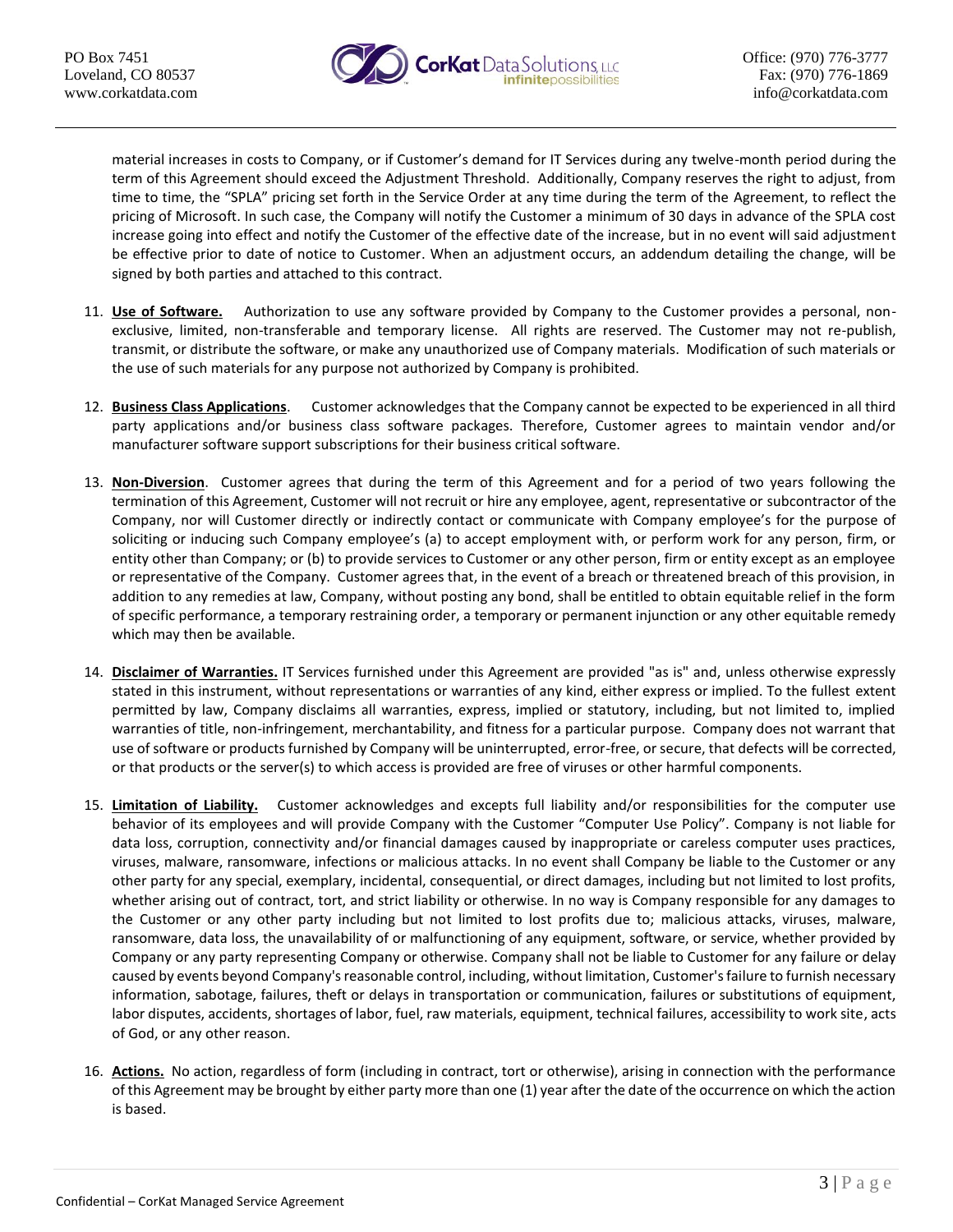

- 17. **Good Faith**. The parties hereto expressly assume an obligation to act in good faith toward one another in the performance of their obligations under this Agreement
- 18. **Access:** Customer agrees to maintain, where required, a full time, dedicated Internet connection and to allow the Company access to the Customer's network via that Internet connection. Customer agrees to allow the Company employees or subcontractors access to its facilities in order to perform services under this Agreement. Customer agrees to allow the Company access to the covered equipment. Facility access may be denied for any reason at any time, however if access to facilities is denied, the Customer understands the Company may be unable to perform their duties adequately and if such a situation should exist, the Company will be held harmless. In the case of the Customer residing in a facility with access controlled by a third party, the Customer is responsible for obtaining proper and adequate permissions for the Company to enter and operate on the premises designated as the Customer's work area. Customer agrees to allow the Company to load any necessary management software on their systems. Customer agrees to furnish the Company with Administrator-level password access for all covered equipment and servers, where necessary. The Company agrees not to prevent Customer from accessing any equipment owned by the Customer or Company.
- 19. **Limitations of Technology:** The Customer acknowledges that technologies are not universally compatible, and that there may be particular services or devices that the Company may be unable to monitor, manage, or patch. The Company agrees to inform the Customer when such a situation arises. The Customer agrees to correct the situation if applicable, and to hold the Company harmless in any case. Patches and antivirus definitions are distributed by their respective software vendors, and as such, the Company has no direct control over the effectiveness or lack thereof of the software being applied. The Company shall not be held responsible for interruptions in service due to patches released by software vendors.
- 20. **Authority:** Customer signatory represents and warrants that it has full corporate power and authority to execute this Agreement to bind their company. Only individuals with title of Chief Executive, Chief Financial Officer, Owner or any person designated by any of those individuals shall have power and authority to bind Customer.
- 21. **Miscellaneous.** This instrument, with attached Appendix's, contains the entire agreement of the parties and supersedes any previous agreement on the same subject matter between them. No amendments or variations of the terms and conditions of this agreement shall be valid unless the same are in writing and signed by all parties hereto. Company is an independent contractor and nothing herein shall be construed as inconsistent with that relationship or status. If any one or more of the provisions contained in this Agreement is for any reason held to be invalid, illegal or unenforceable in any respect, such invalidity, illegality or unenforceability shall not affect the other provisions hereof and this Agreement shall be construed as if such invalid, illegal, or unenforceable provision had not been contained herein. Company shall not be liable to Customer for any failure or delay caused by events beyond Company's control, including, without limitation, Customer's failure to furnish necessary information, sabotage, failures or delays in transportation or communication, failures or substitutions of equipment, labor disputes, accidents, shortages of labor, fuel, raw materials, or equipment, or technical failures, or accessibility to work site. The headings contained herein are for convenience of reference only, and are not to be used in interpreting this agreement. This agreement shall be construed and enforced pursuant to the laws of the State of Colorado. This agreement may be executed in one or more counterparts, each of which shall be deemed to be an original, but all of which together shall constitute but one document.

# 22. **21. LIMITATIONS OF LIABILITY.**

**21a. THE LIABILITY OF COMPANY FOR ANY BREACH OF ITS OBLIGATIONS UNDER THIS AGREEMENT OR OTHERWISE RELATING TO THIS AGREEMENT SHALL BE EXCLUSIVELY AND EXPRESSLY LIMITED TO THOSE REMEDIES SET FORTH IN THE SERVICE LEVEL AGREEMENT - ATTACHMENT B. IN NO EVENT SHALL EITHER PARTY BE LIABLE TO THE OTHER PARTY FOR ANY LOST PROFITS OR OTHER CONSEQUENTIAL, INCIDENTAL, INDIRECT OR PUNITIVE DAMAGES ARISING OUT OF OR IN RELATION TO THIS AGREEMENT. NEITHER PARTY SHALL BE HELD LIABLE OR RESPONSIBLE TO THE OTHER PARTY, NOR BE DEEMED TO HAVE DEFAULTED UNDER OR BREACHED THIS AGREEMENT, FOR FAILURE OR DELAY IN FULFILLING OR PERFORMING ANY TERM OF THIS AGREEMENT TO THE EXTENT, AND FOR SO LONG AS SUCH DELAY IS CAUSED BY ANY FORCE MAJEURE EVENTS, PROVIDED THAT AND FOR SO LONG AS THE PARTY SO AFFECTED HAS USED AND CONTINUES TO USE COMMERCIALLY REASONABLE EFFORTS TO PERFORM DESPITE THE FORCE MAJEURE EVENT.**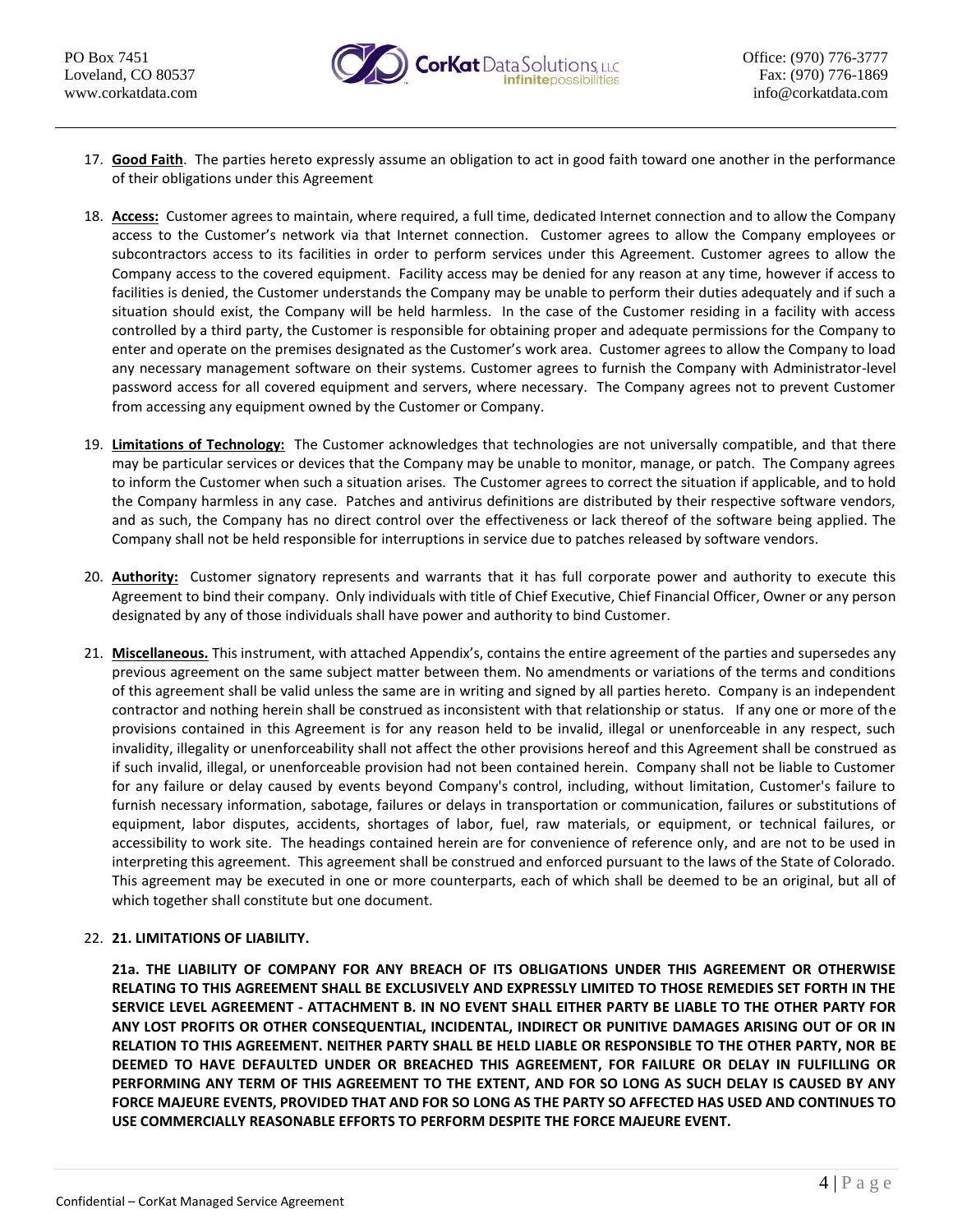

**21b. DAMAGE TO CUSTOMER EQUIPMENT.** COMPANY assumes no liability for any damage to, or loss of, any Customer Equipment resulting from any cause other than the gross negligence or willful misconduct of COMPANY. To the extent COMPANY is liable for any damage to, or loss of, Customer Equipment for any reason, such liability will be limited solely to the replacement value of the Customer Equipment, excluding lost data, software and firmware.

**21c. CONSEQUENTIAL DAMAGES WAIVER.** Except for a breach of section 24 ("Confidential Information") of this Agreement, in no event will either party be liable or responsible to the other for any type of incidental, punitive, indirect or consequential damages, including, but not limited to, lost revenue, lost profits, replacement goods, loss of technology, rights or services, loss of data, or interruption or loss of use of service or equipment, even if advised of the possibility of such damages, whether arising under theory of contract, tort (including negligence), strict liability or otherwise.

**22. INDEMNIFICATION.** Each party shall, at its own expense, indemnify, defend, and hold harmless the other party, and such party's employees, directors, officers, members, managers, representatives, and agents (collectively referred to as the "Indemnified Parties") against any claim, suit, action, liabilities, costs, and expenses, including any other proceeding brought by a third party against the Indemnified Parties (collectively referred to as "Claims"), to the extent that such Claim is based on or arises from the breach of any representation, warranty, or covenant of the indemnifying party contained in this Agreement or arising out of or related to any damage to tangible property, personal injury or death caused by such party's negligence or willful misconduct. In addition, Customer shall indemnify, defend, and hold harmless the Company Indemnified Parties against any Claim that the Customer infringed any Intellectual Property right of any third party, or any right of publicity or privacy, or is libelous or defamatory. The indemnifying party will pay any and all costs, damages, and expenses, including, but not limited to, reasonable attorneys' fees and costs awarded against or otherwise incurred by the Indemnified Parties in connection with or arising from or attributable to any such Claim. The indemnifying party's obligations under this Section shall be subject to reasonably prompt notice of any such Claim and permitting the indemnifying party, through its counsel, to answer and defend such Claim. The Indemnified Parties, at their own expense, shall have the right to employ separate counsel and participate in the defense thereof. In no event may either party enter into any third-party Agreements that would in any manner affect the rights of, or bind, the other party in any manner to such third party, without the prior written consent of the other party.

### **23. ARBITRATION.**

Injunctive Relief. Any dispute arising out of or relating to this Agreement, including the breach, termination or validity hereof (excluding, however, a breach of the license in Section 15, and/or Section 24), shall be settled by arbitration pursuant to the Federal Arbitration Act, 9 U.S.C. §. 1 et seq. The arbitration shall be conducted in accordance with the JAMS Comprehensive Arbitration Rules, but need not be administered by JAMS unless the Parties cannot otherwise agree upon the selection of an arbitrator within thirty (30) days of the receipt of a written demand for arbitration, In the event the Parties cannot reach Agreement on the selection of an arbitrator, either party may commence the arbitration process by filing a written demand for arbitration with JAMS, with a copy to the other party. The written demand for arbitration called for by this paragraph shall contain sufficient detail regarding the party's claims to permit the other party to understand the claims and identify witnesses and relevant documents.

The arbitrator may, upon good cause shown, expand the discovery permitted by the JAMS rules and extend any applicable deadlines. The arbitrator may decide a motion for summary disposition of claims or issues, either by Agreement of all interested Parties or at the request of one party, provided other interested Parties have reasonable notice to respond to the request. The arbitrator shall not have the authority to determine claims over which a regulatory agency has exclusive jurisdiction. The United Nations Convention on Contracts for the International Sale of Goods does not apply to this Agreement. The arbitrator shall apply Colorado law, and shall be able to decree any and all relief of an equitable nature allowed by this contract including, but not limited to, such relief as a temporary restraining order, a preliminary injunction, a permanent injunction or replevin of COMPANY AND/OR COMPANY DESIGNATED AGENTS's property. The arbitrator shall also award any actual and compensatory damages in accordance with this contract. The Parties expressly waive and the arbitrator shall not have the authority to issue an award of any other form of damages, including punitive and exemplary damages, noneconomic damages, such as for emotional distress, pain and suffering or loss of consortium. In addition, the arbitrator shall have no right or authority to declare any intellectual property to be invalid or void. The arbitrator's decision shall follow the plain meaning of this Agreement and shall be final, binding, and enforceable in a court of competent jurisdiction. The arbitrator shall issue an award no later than sixty (60) days after the commencement of the arbitration hearing unless the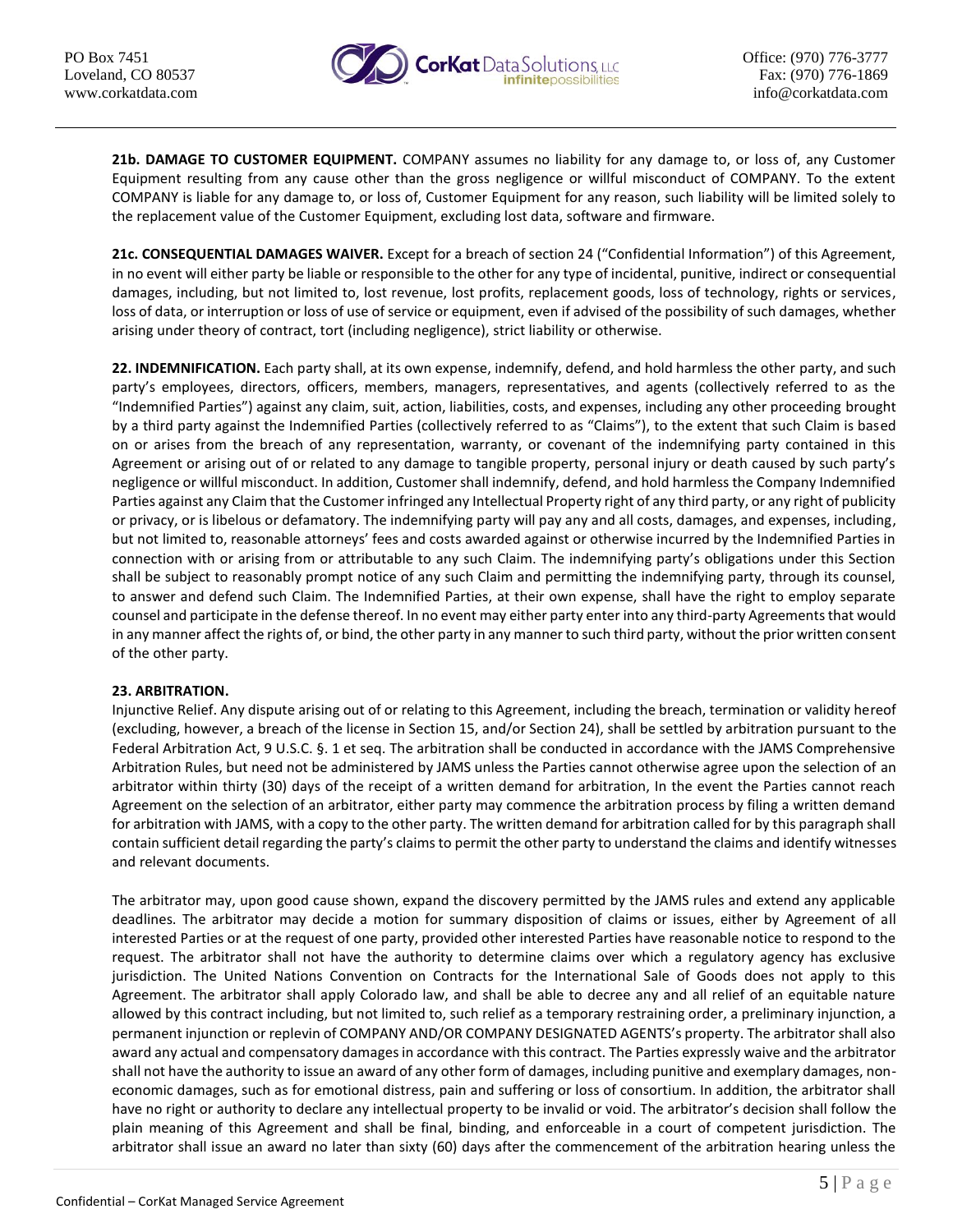

Parties agree otherwise. Each party shall bear its own costs and attorneys' fees and shall share equally in the fees and expenses of the arbitrator. The arbitration proceedings shall occur in the Loveland, Colorado metropolitan area. Should it become necessary to resort to court proceedings to enforce a party's compliance with the dispute resolution process set forth herein, and the court directs or otherwise requires compliance herewith, then all of the costs and expenses, including its reasonable attorney's fees, incurred by the party requesting such enforcement shall be reimbursed by the non-complying party to the requesting party. Venue shall be deemed proper in the federal, state and county courts in and for the City and County of Loveland, State of Colorado, and said courts shall have exclusive jurisdiction over any proceedings arising out of this Agreement.

Nothing in this provision shall prevent a party from at any time seeking temporary equitable relief, from AAA or any court of competent jurisdiction, to prevent irreparable harm pending the resolution of the arbitration. The Parties acknowledge that a breach by Customer of Sections 15, and/or 24 hereof shall cause irreparable harm to COMPANY. Accordingly, if Customer breaches Sections 15, and/or 24 hereof, COMPANY shall be entitled to immediate and permanent injunctive relief in addition to all of the rights and remedies it may have, it being agreed that the damages which COMPANY would sustain upon such violation are difficult or impossible to ascertain in advance. If COMPANY is required to take legal action to enforce the covenants contained in Sections 15, and/or 24, or to enjoin Customer from violating Sections 15, and/or 24; (a) COMPANY shall be entitled to recover, as part of its damages, its reasonable legal costs and expenses for bringing and maintaining any such action; and (b) posting of any bond shall not be required as a pre-condition to the issuance of the relief sought. Venue shall be deemed proper in the federal, state and county courts in and for the City and County of Loveland, State of Colorado, and said courts shall have exclusive jurisdiction over any proceedings arising out of this Agreement.

**24. CONFIDENTIAL INFORMATION.** Each party agrees that the following materials and information and all copies thereof of whatever nature are confidential and are the proprietary information and trade secrets of the disclosing party: (i) the computer software and algorithms possessed by either party and all source documents relating to such software and algorithms; (ii) proprietary information of either party (including, without limitation, the names and addresses of customers, Content providers, and suppliers), and information that either party does not generally make available to the public; (iii) the methods, means, personnel, equipment, and software by and with which Customer provides its products and services and by and with which Company provides the Company network and its other products and services; (iv) the terms of this Agreement; and (v) any other information that either party reasonably designates, by notice in writing delivered to the other party, as being confidential or proprietary Confidential Information"). Except as expressly permitted herein, neither party shall use the Confidential Information of the other party and each party shall keep the Confidential Information of the other party secret to the degree such party keeps secret its own confidential or proprietary information, and in any case using no less than reasonable care.

Confidential Information of the disclosing party shall not be disclosed by the party who receives such information except: (i) to a party's accountants, auditors, agents, legal counsel, and parent companies; *provided*, *however*, that such Parties agree to be bound by these confidentiality provisions; or (ii) as may be required by any legal process, court order, or governmental agency, in which event the party making such disclosure shall so notify the other as promptly as practicable prior to making such disclosure and shall seek confidential treatment of such information. No information that would otherwise be Confidential Information shall be subject to the restrictions on disclosure in the event and to the extent that: (i) such information is in, or becomes part of, the public domain otherwise than through the fault of the receiving party; (ii) such information was known to the receiving party prior to the execution of the Agreement as proven by the receiving party's written records; (iii) such information was revealed to the receiving party by a third party having no obligation to hold such information confidential; or (iv) such information is developed independently of any of the disclosing party's Confidential Information by the receiving party. This paragraph shall be in addition to and not supersede any separate confidentiality or non-disclosure Agreement executed by the Parties. In the event of a conflict between this paragraph and any such Agreement, the provisions of such Agreement shall prevail.

**25. ASSIGNMENT.** Neither party may assign this Agreement, in whole or in part, without the other party's prior written consent, which consent shall not be unreasonably withheld or delayed. Notwithstanding the foregoing, either party may assign this Agreement and its rights and obligations hereunder with thirty (30) days prior written notice to the other party, with or without consent, upon the happening of one or more of the following events: (a) in the event the Company and/or its affiliates is sold to a third party; or (b)in the event there is a sale or transfer of all or substantially all of the Company and/or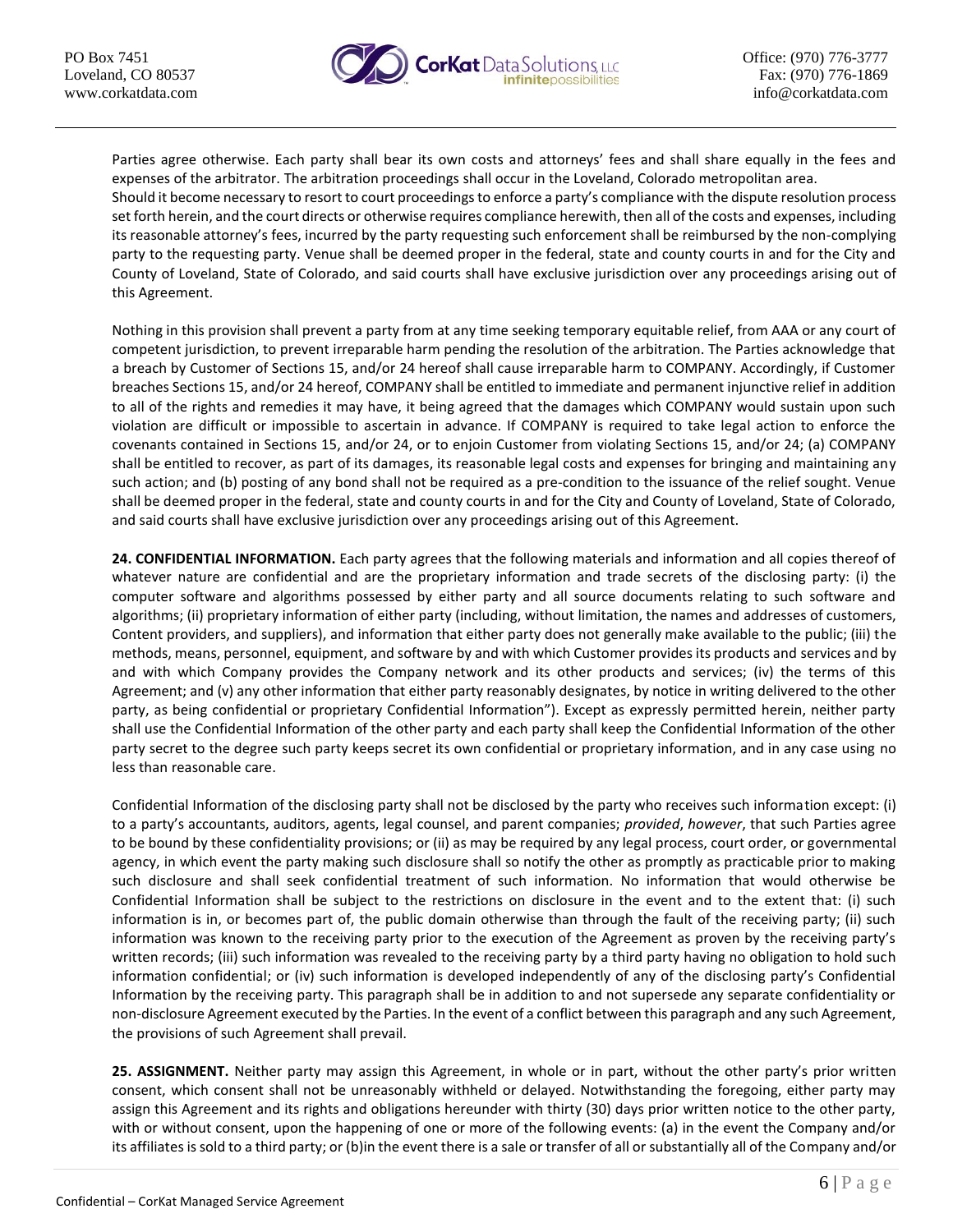

its affiliate's assets to a third party; or (c) in the event of a merger or consolidation of the Company and/or its affiliate's with another company at any time during the term of this Agreement. This Agreement will be binding upon and inure to the benefit of party's successors and assigns. The successor or assignee shall execute such documents as reasonably required by the Company to effectuate same. Additionally, Company shall notify Customer of any material adverse change in the financial condition of the Company or a change of ownership within a reasonable time after the Company has knowledge of same.

**26. NOTICES.** All notices under this Agreement or with respect thereto shall be in writing. Any notices hereunder shall be given by personal delivery, telecopy, facsimile, U.S. registered or certified mail (postage prepaid), or by overnight courier to the appropriate party at the address set forth in the Service Order and shall be deemed given on the date of such personal delivery, or the date telecopied or faxed, or a date two (2) business days after the date mailed if mailed in the United States or five (5) business days after the date mailed if mailed outside the United States. If such notice is sent by overnight courier, notice shall be deemed given twenty-four (24) hours after delivery to such overnight courier service.

**27. PARTIAL INVALIDITY.** In the event that any portion of this Agreement is invalid or unenforceable, the remaining terms and conditions shall nevertheless remain in full force and effect as though the invalid or unenforceable portion were not included.

**28. CAPTIONS FOR CONVENIENCE.** All headings or captions used herein are for convenient reference only and shall not be used in any way in connection with the interpretation, construction or enforcement of this Agreement.

**29. NO WAIVER.** Neither the failure of Company to insist upon Customer's performance of any of Customer's obligations hereunder nor the waiver of any provision of this Agreement or of any default hereunder shall effect Company's rights thereafter to enforce such provision or any other provision hereunder nor shall the failure of Company to exercise any right or remedy which Company may have hereunder or under the law be construed as a waiver of any other right or remedy which Company may have hereunder or under the law.

**30. FORCE MAJEURE.** Neither party shall be liable for any failure or delay in its performance under this Agreement due to causes beyond its reasonable control, including but not limited to: acts of God, acts of civil or military authority, fires, floods, earthquakes, riots, wars, terrorism, sabotage, network failures, error in the coding of electronic files, software limitations, inability to obtain telecommunications services, or governmental actions, *provided*, *however*, that such affected party takes commercially reasonable efforts to mitigate the effects of such causes.

**31. RELATIONSHIP OF PARTIES.** Neither this Agreement, nor any terms and conditions contained herein may be construed as creating or constituting a partnership, joint venture, or agency relationship between the Parties. Neither party will have the power to bind the other or incur obligations on the other's behalf without the other's prior written consent.

**32. CUMULATIVE REMEDIES.** All rights and remedies belonging to a party hereunder or under the law shall be deemed cumulative and not exclusive of one another and the exercise by a party of any right or remedy shall not preclude Company from exercising or enforcing any other right or remedy it may have.

**33. MODIFICATION.** This Agreement, including these TERMS and CONDITIONS can only by modified by an instrument in writing signed by the Parties.

**34. CONTROLLING DOCUMENTS.** In the event any of the terms and provisions of this Attachment C to the COMPANY Master Services Agreement are contrary to or conflict with any other terms and conditions of any other Attachments to the Master Services AGREEMENT including Attachment B, then the terms and conditions of this Attachment C Agreement shall at all times supersede and control.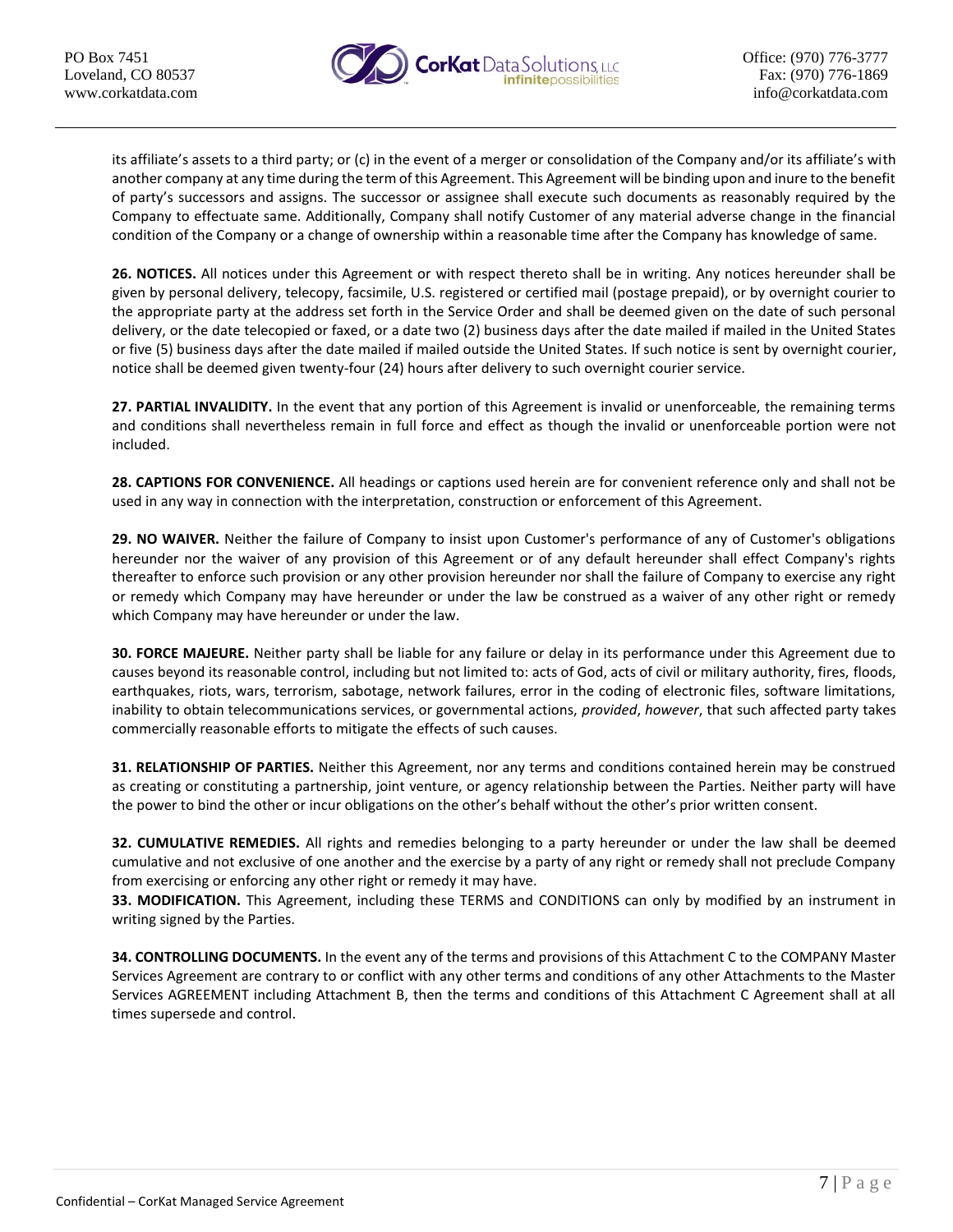

#### **Section 2: Applicable Coverage**

Remote Helpdesk and Vendor Management of Customer's IT networks will be provided to the Customer by COMPANY through remote means between the hours of 6:00 am – 7:00 pm Monday through Friday (MST), excluding public holidays. Network Monitoring Services will be provided 24/7/365. All services qualifying under these conditions, as well as Services that fall outside this scope will fall under the provisions of Appendix B.

#### *Support and Escalation*

To report an Incident or make a Service Request, the Customer must create a ticket in the MSP Help Desk ticketing system. Please provide detailed information about the incident or service request. One of the following methods may be used for creating a ticket: These procedures will be provided to each staff member.

- 1. Send an email to [support@CorKatdata.com](mailto:support@CorKatdata.com) the details of your email will generate a support ticket within our system and trigger support.
- 2. Utilize the Help Desk agent by clicking the link on your navigation bar by the system clock. Complete the basic form with the details of the support request and submit.
- 3. EMERGENCY support calls must be called into our Network Operations Center (NOC) (970) 776-3777 or (855) 801-8253 to speed up the dispatch process. Outside of regular business hours, a voicemail can be left at "option 1". Our on-call support staff will be notified immediately and initiate the discovery and remediation process. Costs may be applied where applicable. Please review your current agreement.

Company will provide all customary, scheduled, and routine services required under this Agreement in a reasonably prompt and timely manner. In addition, Company shall meet or exceed the following requirements in responding to specific requests for service: The MSP system automates support awareness by triggering reminders to the assigned support staff of the Service Request.

COMPANY will respond to Customer's Trouble Tickets under the provisions of Appendix A, during normal business hours. Trouble Tickets must be opened via our installed agent, customized portal, email or by phone if internet is unavailable. Each call will be assigned a Trouble Ticket number for tracking. Our escalation process is detailed in Appendix A, which is provided as an attachment herein.

#### *Service outside Normal Working Hours*

Emergency services performed outside of the hours of 6:00 am – 5:00 pm Monday through Friday (MST), excluding public holidays shall be subject to provisions of Appendix B and my included additional costs.

#### *Actual Liability Limitations*

In no event shall COMPANY be held liable for indirect, special, incidental or consequential damages arising under this contract, including loss of profits or revenue, loss of use of equipment, lost data, costs of substitute equipment, or other costs. COMPANY or its suppliers shall not be liable for any indirect, incidental, consequential, punitive, economic or property damages whatsoever (including any damages for loss of business profits, business interruption, loss of data or other pecuniary loss) arising out of this Agreement. Customer acknowledges that Company is not liable for performance and reliability issues inherent of third-party software and equipment and/or improper computer use practices by Customer employees. Company further acknowledges that security applications and equipment are not perfect or capable of preventing and/or blocking 100% of viruses, infections, etc. Therefore, the Company is not liable for loss of Customer data, equipment, profits or revenue caused by malicious attacks, virus, malware, ransomware infections and the like.

#### *Service Operations Disclaimer*

Customer grants COMPANY authorization to view any data within the regular routine of the repair or system improvement. Customer also authorizes COMPANY to reasonably delete, change, and/or rewrite any necessary information to complete the system repair or improvement that is consistent with the standards and practices in the industry.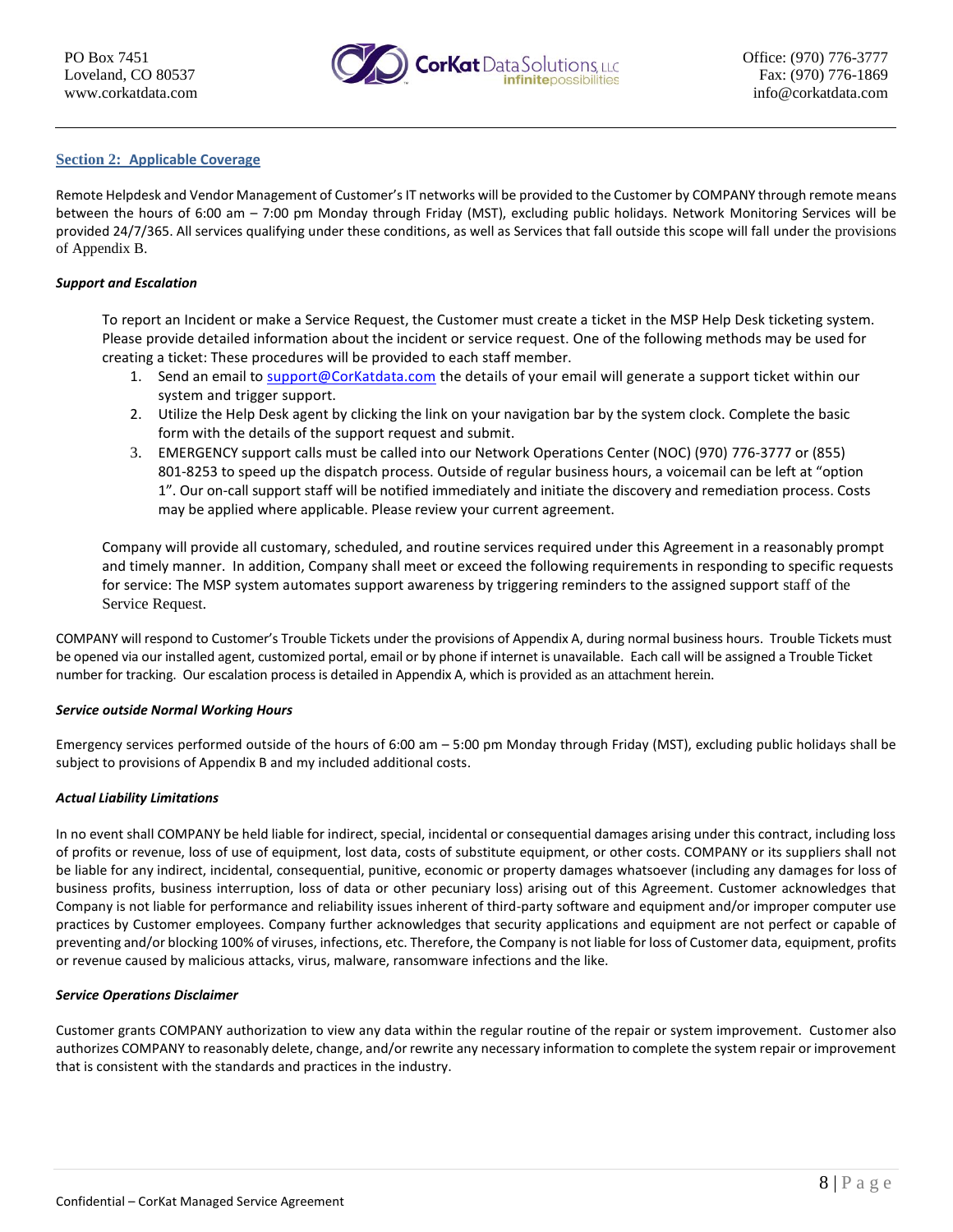

#### **Section 3: Additional Services**

#### *Support for Hardware and Software*

COMPANY shall provide support and replacement of all hardware and systems specified in Appendix B, provided that all Software is Genuine, Currently Licensed, and Vendor-Supported. Should any hardware or systems fail to meet these provisions, they will be excluded from this Service Agreement. Should  $3^{rd}$  Party Vendor Support Charges be required in order to resolve any issues, these charges will be passed on to the Customer after first receiving the Customer's authorization to incur them. Customer acknowledges that Company is not liable for performance and reliability issues inherent of third-party software and equipment and/or improper computer use practices by Customer employees.

#### *Monitoring Services Provided Under This Agreement*

COMPANY will provide ongoing monitoring and security services of all critical devices as indicated in Appendix B. COMPANY may provide monthly reports as well as document critical alerts, scans and event resolutions to Customer. Should a problem be discovered during monitoring, COMPANY shall make every attempt to rectify the condition in a timely manner through remote means.

#### **Section 4: Existing Environment Suitability Requirements**

#### *Minimum Equipment Standards for Suitability*

In order for Customer's existing environment to qualify for COMPANY's Managed Services, the following requirements must be met:

- a. All Servers with Microsoft Windows Operating Systems must be running Windows 2008 Server or later, and have all of the latest Microsoft Service Packs and Critical Updates installed.
- b. All Desktop PC's and Notebooks/Laptops with Microsoft Windows Operating Systems must be running Windows 7 or later, and have all of the latest Microsoft Service Packs and Critical Updates installed.
- c. All Server and Desktop Software must be Genuine, Licensed and Vendor-Supported.
- d. The environment must have a currently licensed, up-to-date and Vendor-Supported Antivirus Solution installed protecting all Servers, Desktops, Notebooks/Laptops, and Email.
- e. The environment must have a currently licensed, Vendor-Supported Backup Solution that can be monitored, and send notifications on job failures and successes.
- f. The environment must have a currently licensed, Vendor-Supported Hardware Firewall between the Internal Network and the Internet.
- g. All Wireless data traffic in the environment must be securely encrypted.
- h. All Equipment must be newer than five (5) years old.
- i. On the annual account review, COMPANY reserves the right to increase the current agreement costs up to, but not to exceed 10%.

#### *Dealing with Chronically Failing Equipment*

Experience has shown, equipment belonging to the Customer which has initially passed Minimum Standard Requirements for Service can reveal itself to become chronically failing. This means that the equipment repeatedly breaks down and consistently causes user and business interruption even though repairs are accomplished. Should this occur, while rare, Customer agrees to work constructively and positively with COMPANY to replace the equipment at additional cost through COMPANY.

#### *Hardware Equipment Agreement (Section applicable for HaaS Agreements) redact to Section 6 if no HaaS present.*

Customer agrees that all equipment provided by COMPANY will remain sole property of COMPANY which retains a 100% security interest. Customer will not attempt to sell, resale, tamper, troubleshoot, repair, move, add, etc. to this equipment without written permission of COMPANY. Should this contract be terminated by either party, Customer agrees to return the property listed in Proposal, or after acquired, to COMPANY within 10 days after the final cancellation date.

Customer further acknowledges and gives permission to COMPANY to take possession of equipment listed in Proposal from location listed in event of contract termination after 10 day grace period, and agrees to compensate COMPANY for expenses accrued during the recovery in addition to all amount owing under the balance of the agreement.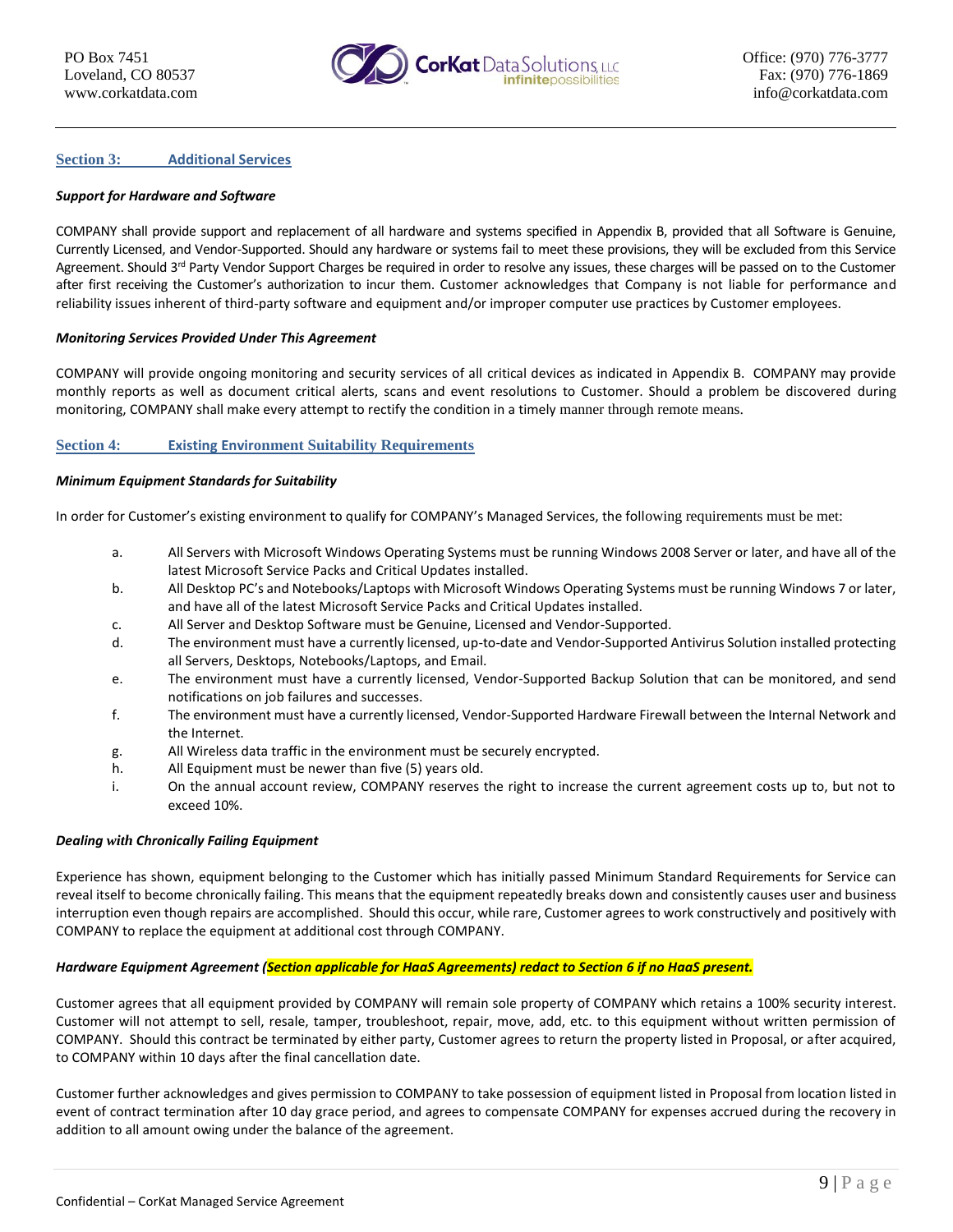

Customer agrees and understands that COMPANY Equipment is to be maintained completely by COMPANY. Any tampering, repair attempt or service completed by another party on the equipment listed in Proposal could result in the immediate cancellation of this agreement.

Customer agrees to make all logical and earnest attempts to keep equipment safe, secure and protected while in their possession. Customer agrees to keep current insurance on COMPANY supplied equipment while in their possession and list COMPANY as an additional loss payee. Customer will provide proof thereof to COMPANY that it (COMPANY) is listed as an additional loss payee, providing a current copy of its insurance declaration sheet showing COMPANY as a loss payee specifically for mobile equipment coverage. Customer further agrees to be responsible for any and all costs for the repair or replacement of COMPANY supplied equipment while in their possession should it be damaged or repaired by an unauthorized third party.

Should COMPANY's customer default, permission is granted to enter their premises at any time, with or without permission, and remove all of COMPANY's hardware, and all efforts to recover such property will be deemed consensual and not a trespass. Customer agrees to fully cooperate and will not interfere in any way, including but not limited to involving law enforcement. Customer acknowledges that the hardware provided under this agreement belongs to COMPANY, which retains a 100% Security Interest, and COMPANY may repossess without notice, upon breach of this agreement by customer.

#### **Section 5: Services Not Included Under Agreement**

Service rendered under this Agreement does not include the following:

- a. Parts, equipment or software for customer's telecommunications systems which are not specifically listed in the Sales Quote Form.
- b. The cost of any Software, Licensing, or Software Renewal or Upgrade Fees of any kind.
- c. The cost of any 3rd Party Vendor or Manufacturer Support or Incident Fees of any kind.
- d. The cost to bring Customer's environment up to minimum standards required for Services.
- e. Failure due to acts of God, building modifications, inappropriate computer use practices by Customer employees, power failures or other adverse environmental conditions or factors.
- f. Service and repair made necessary by the alteration or modification of equipment other than that authorized by COMPANY, including alterations, software installations or modifications of equipment made by Customer's employees or anyone other than COMPANY.
- g. Maintenance of Applications software packages, whether acquired from COMPANY or any other source unless specified in Sales Quote/Proposal Form.
- h. Programming (modification of software code) and program (software) maintenance.
- i. Training Services of any kind.
- j. This proposal does not include replacement of or parts required for repairs on printers, screens or peripherals, (PDA's, Point of Sale Scanners, Digital Cameras, Cell Phones nor any other specialized accessory), unless this equipment was originally provided under this agreement. All labor required for installation of the above devices is covered under this agreement.
- k. vCIO Virtual Chief Information Officer: Strategic planning & technology roadmap design We bring vCIO expertise, thought leadership and planning to align your organization's goals and IT strategy. Tools such as technology roadmaps and strategic plans show measureable metrics such as a reduction in IT spend or creating competitive advantages.

Consumables such as printer maintenance kits, toner, ink, batteries, paper, etc. are not included or covered under this service agreement and will be invoiced separately.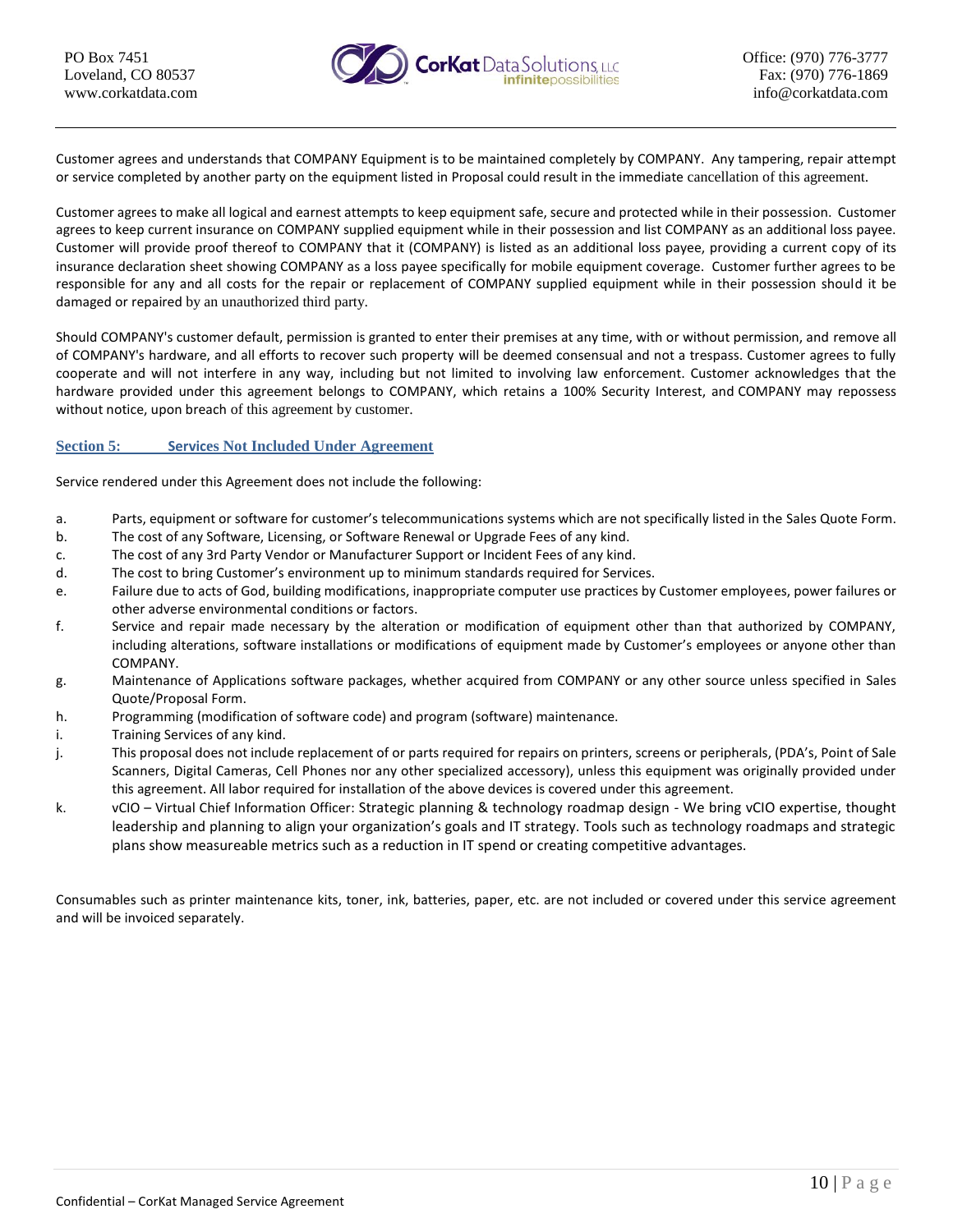

# *Managed Services Agreement: Appendix A*

# **Response and Resolution Times**

The following table shows the estimated targets of response and resolution times for each priority level:

| <b>Incident</b>                                                                                                               | <b>Priority</b> | <b>Response</b><br><b>Time</b> | <b>Resolution</b><br><b>Time</b> | <b>Escalation</b><br><b>Threshold</b> |
|-------------------------------------------------------------------------------------------------------------------------------|-----------------|--------------------------------|----------------------------------|---------------------------------------|
| <b>Critical Emergency</b> (Service not available all users and functions<br>unavailable).                                     |                 | Within 1 hr                    | ASAP-Best<br>Effort              | 2 hours                               |
| <b>Urgent</b> (large number of users or business critical functions<br>affected)                                              | 2               | 2 Hrs                          | ASAP-Best<br>Effort              | 8 hours                               |
| <b>High</b> (Limited degradation of service, limited number of users<br>or functions affected, business process can continue) | 3               | Within 8<br>business<br>hours  | ASAP-Best<br>Effort              | 24 hours                              |
| <b>Normal</b> (Small service degradation, business process can<br>continue, one user affected)                                | 4               | Within 24<br>business<br>hours | ASAP-Best<br>Effort              | 96 hours                              |
| <b>Low Priority</b> (Maintenance needed, no noticeable degradation<br>to any users)                                           | 5               | Next Time                      | Not Applicable                   | <b>Not</b><br>Applicable              |

# **Support Tiers**

The following details and describes our Support levels:

| <b>Incident</b>     |                                                                                                                                                                                                                                                                                        |
|---------------------|----------------------------------------------------------------------------------------------------------------------------------------------------------------------------------------------------------------------------------------------------------------------------------------|
| <b>Support Tier</b> | <b>Description</b>                                                                                                                                                                                                                                                                     |
| Level 1 Support     | All support incidents begin in Tier 1, where the initial trouble ticket is created, and the issue is<br>identified and clearly documented, and basic hardware/software troubleshooting is initiated.                                                                                   |
| Level 2 Support     | All support incidents that cannot be resolved with Tier 1 Support are escalated to Tier 2, where more<br>complex support on hardware/software issues can be provided by more experienced Engineers.                                                                                    |
| Level 3 Support     | Support Incidents that cannot be resolved by Tier 2 Support are escalated to Tier 3, where support is<br>provided by the most qualified and experienced Engineers who have the ability to collaborate with 3rd<br>Party (Vendor) Support Engineers to resolve the most complex issues. |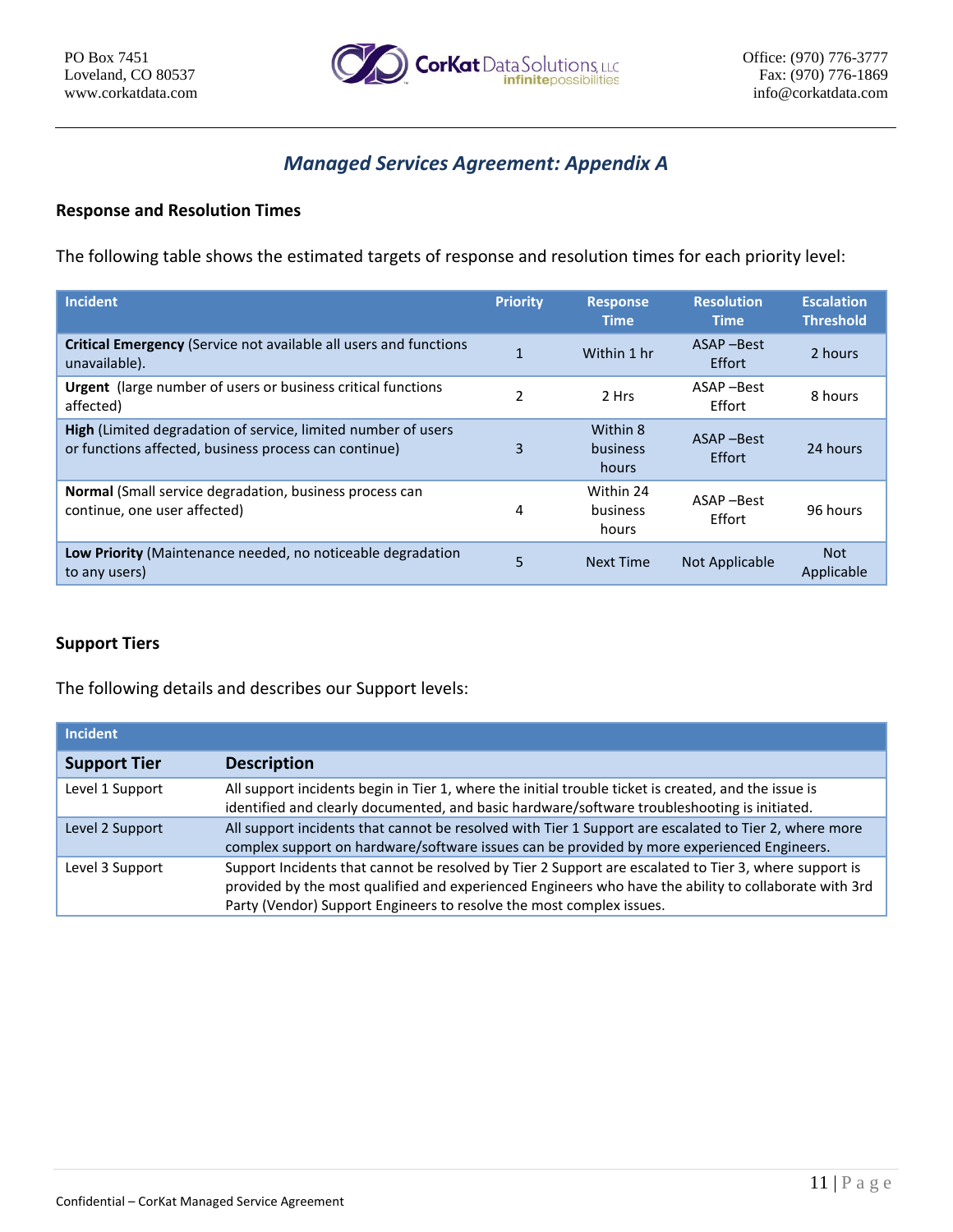

# *Managed Services Agreement: Appendix A (cont.)*

# **Service Request Escalation Procedure**

- 1. Support Request is Received
- 2. Trouble Ticket is Created
- 3. Issue is Identified and documented in Help Desk system
- 4. Issue is qualified to determine if it can be resolved through Tier 1 Support
- 5. Customer updated via ticketing system

# **If issue can be resolved through Level 1 Support:**

- 6. Level 1 Resolution issue is worked to successful resolution
- 7. Quality Control –Issue is verified to be resolved
- 8. Trouble Ticket is closed, after complete problem resolution details have been updated in Help Desk system
- 9. Customer updated via ticketing system

# **If issue cannot be resolved through Level 1 Support:**

- 10. Issue is escalated to Tier 2 Support
- 11. Issue is qualified to determine if it can be resolved by Tier 2 Support
- 12. Customer updated via ticketing system and/or by phone

# **If issue can be resolved through Level 2 Support:**

- 13. Level 2 Resolution issue is worked to successful resolution
- 14. Quality Control –Issue is verified to be resolved
- 15. Trouble Ticket is closed, after complete problem resolution details have been updated in Help Desk system
- 16. Customer updated via ticketing system

### **If issue cannot be resolved through Level 2 Support:**

- 17. Issue is escalated to Tier 3 Support
- 18. Issue is qualified to determine if it can be resolved through Tier 3 Support
- 19. Customer updated via ticketing system and/or by phone

### **If issue can be resolved through Level 3 Support:**

- 20. Level 3 Resolution issue is worked to successful resolution
- 21. Quality Control –Issue is verified to be resolved
- 22. Trouble Ticket is closed, after complete problem resolution details have been updated in Help Desk system
- 23. Customer updated via ticketing system

### **If issue cannot be resolved through Level 3 Support:**

- 24. Issue is escalated to Onsite Support
- 25. Issue is qualified to determine if it can be resolved through Onsite Support
- 26. updated via ticketing system and by phone

# **If issue can be resolved through Onsite Support:**

- 27. Onsite Resolution issue is worked to successful resolution
- 28. Quality Control –Issue is verified to be resolved
- 29. Trouble Ticket is closed, after complete problem resolution details have been updated in Help Desk system
- 30. Customer updated via ticketing system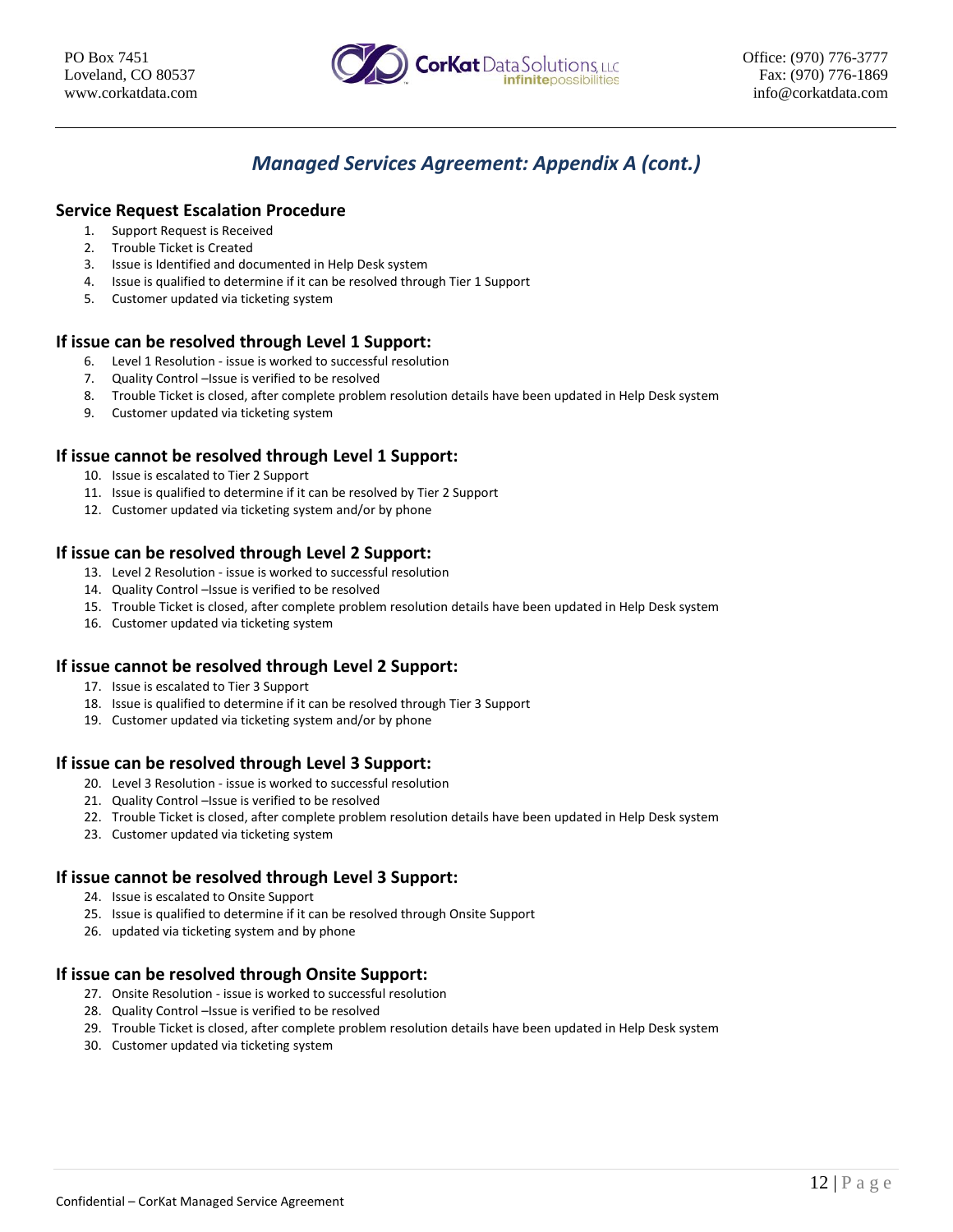

# *Managed Services Agreement: Appendix B*

| <b>Description - Workstation &amp; Help Desk Support</b> | <b>Frequency</b> | <b>Included</b> |
|----------------------------------------------------------|------------------|-----------------|
| 24x7 Proactive system monitoring & script management     | As needed        | Yes             |
| Live remote technical support                            | As needed        | Yes             |
| 8x5 onsite support                                       | Ongoing          | No              |
| Anti-virus scans & updates                               | Ongoing          | Yes             |
| Spyware scan and removal                                 | Ongoing          | Yes             |
| Windows Patch management                                 | Ongoing          | Yes             |
| System resource monitoring & alerts                      | Ongoing          | Yes             |

| <b>Description - Servers</b>                                                     | <b>Frequency</b> | <b>Included</b> |
|----------------------------------------------------------------------------------|------------------|-----------------|
| Manage servers                                                                   | Ongoing          | Yes             |
| Check print queues                                                               | Ongoing          | Yes             |
| Monitor all server services                                                      | Ongoing          | Yes             |
| Keep service packs, patches, and hotfixes current as per company policy          | Ongoing          | Yes             |
| Check event log of every server and identify any potential issues                | Ongoing          | Yes             |
| Monitor hard drive free space on server                                          | Ongoing          | Yes             |
| Exchange Server user/mailbox management                                          | Ongoing          | Yes             |
| Monitor Active Directory replication                                             | Ongoing          | Yes             |
| Monitor WINS replication                                                         | Ongoing          | Yes             |
| SQL server management                                                            | Ongoing          | Yes             |
| Reboot servers if needed                                                         | As needed        | Yes             |
| Run Defrag and Check-Disk on all drives                                          | Ongoing          | Yes             |
| Scheduled off time server maintenance                                            | As needed        | Yes             |
| Install supported software upgrades                                              | As needed        | Yes             |
| Determine logical directory structure, Implement, MAP, and detail                | As needed        | Yes             |
| Set up and maintain groups (accounting, admin, printers, sales, warehouse, etc.) | As needed        | Yes             |
| Check status of backups                                                          | Ongoing          | Yes             |
| Alert Customer to dangerous conditions                                           | Ongoing          | Yes             |
| Memory running low<br>$\blacksquare$                                             | Ongoing          | Yes             |
| Hard drive showing sign of failure                                               | Ongoing          | Yes             |
| Hard drive running out of disk space<br>$\overline{\phantom{a}}$                 | Ongoing          | Yes             |
| Controllers losing interrupts<br>$\overline{\phantom{a}}$                        | Ongoing          | Yes             |
| Network Cards report unusual collision activity<br>$\frac{1}{2}$                 | Ongoing          | Yes             |
| Educate and correct user errors (deleted files, corrupted files, etc.)           | As needed        | Yes             |
| Clean and prune directory structure, keep efficient and active                   | As needed        | Yes             |
| System resource monitoring & alerts                                              | Ongoing          | Yes             |

| <b>Description - Disaster Recovery</b> | <b>Frequency</b> | <b>Included</b> |
|----------------------------------------|------------------|-----------------|
| Disaster recovery of server(s)         | As needed        | See Quote       |
| Daily incremental backup               | Ongoing          | See Quote       |
| Offsite backup                         | Ongoing          | See Quote       |
| Same day server virtualization         | As needed        | See Quote       |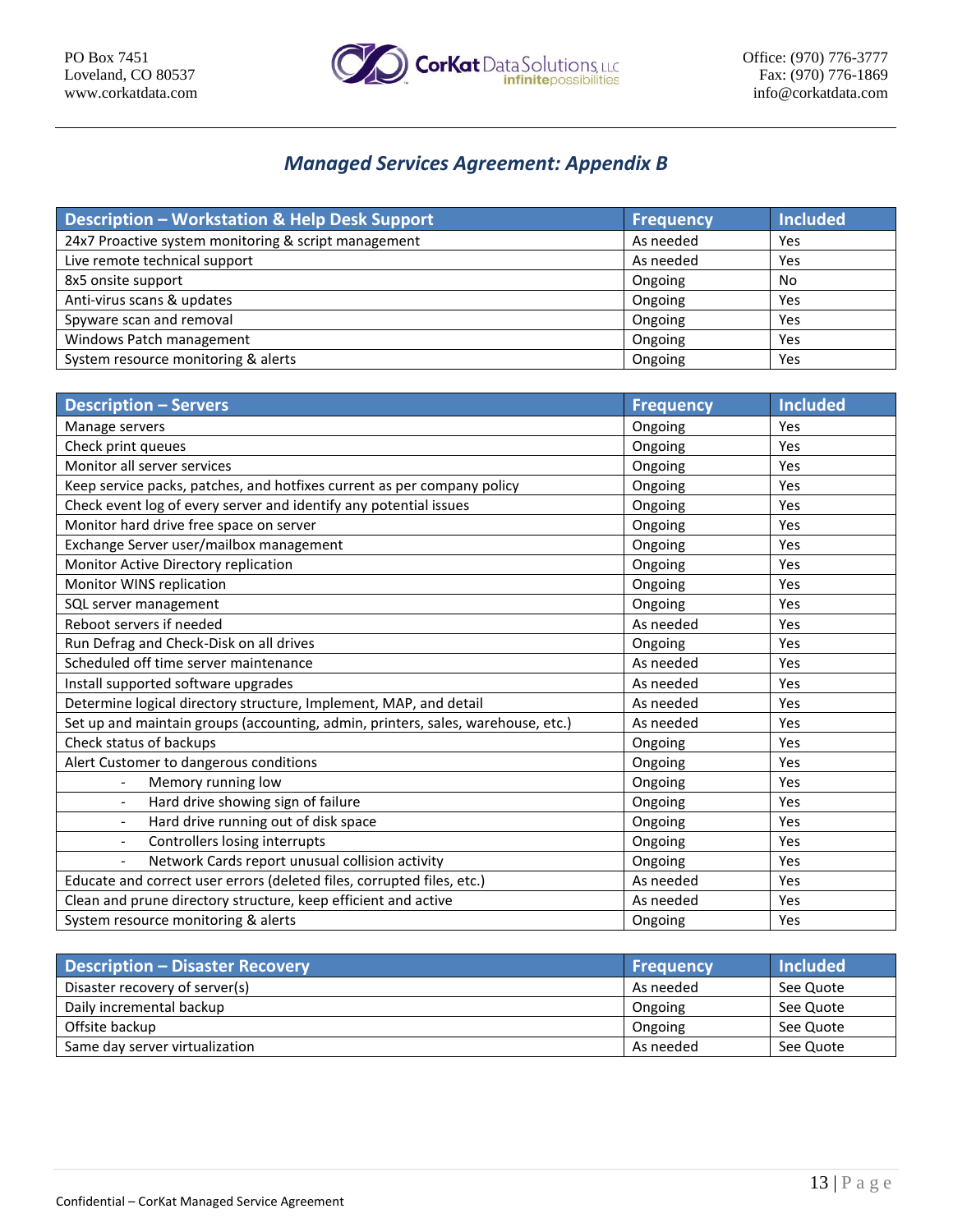

| <b>Description - Devices</b>   | <b>Frequency</b> | Included |
|--------------------------------|------------------|----------|
| Manage network printers        | As needed        | Yes      |
| Manage other networked devices | Ongoing          | Yes      |
| Manage PDAs/smartphones        | As needed        | Yes      |
| Managed Voip or PBX            | Vendor Supported | No       |

| <b>Description - Networks</b>                                                       | <b>Frequency</b> | Included |
|-------------------------------------------------------------------------------------|------------------|----------|
| Check router logs                                                                   | As needed        | Yes      |
| Performance monitoring/capacity planning                                            | Ongoing          | Yes      |
| Monitor DSU/TSU, switches, hubs and internet connectivity, and make sure everything | Ongoing          | Yes      |
| is operational (available for SNMP manageable devices only)                         |                  |          |

| <b>Description - Security</b>                                                        | <b>Frequency</b> | <b>Included</b> |
|--------------------------------------------------------------------------------------|------------------|-----------------|
| Check firewall logs                                                                  | As needed        | Yes.            |
| Confirm that antivirus definition auto updates have occurred                         | Ongoing          | Yes             |
| Confirm that antispyware updates have occurred                                       | Ongoing          | Yes             |
| Confirm that backup has been performed on a daily basis                              | Ongoing          | Yes             |
| Create new directories, shares and security groups, new accounts, disable/delete old | As needed        | Yes             |
| accounts, manage account policies                                                    |                  |                 |
| Permissions and file system management                                               | Ongoing          | Yes             |
| Set up new users, including login restrictions, passwords, security, applications    | As needed        | Yes.            |
| Set up and change security for users and applications                                | As needed        | Yes             |
| Monitor website use                                                                  | Ongoing          | NO.             |
| Website content filtering                                                            | Ongoing          | NO.             |
| <b>Email SPAM protection</b>                                                         | Ongoing          | Yes             |
| Monitor for unusual activity among users                                             | Ongoing          | Yes             |

| <b>Description - Applications</b>                              | <b>Frequency</b> | lncluded' |
|----------------------------------------------------------------|------------------|-----------|
| Microsoft Office applications management                       | Ongoing          | Yes       |
| Line of business applications support utilizing vendor support | Ongoing          | Yes       |

| <b>Description - Vendor Management</b>                        | <b>Frequency</b> | <b>Included</b> |
|---------------------------------------------------------------|------------------|-----------------|
| Manage the following vendor relationships:                    | As needed        | Yes             |
| Phone, Telco, and Internet<br>$\overline{\phantom{0}}$        | As needed        | Yes             |
| Copiers, Faxes and scanners                                   | As needed        | Yes             |
| Website designer and hosting company                          | As needed        | Yes             |
| Proprietary software applications<br>$\overline{\phantom{0}}$ | As needed        | Yes             |

| <b>Description - Professional Services</b>        | <b>Frequency</b> | Included <sup>1</sup> |
|---------------------------------------------------|------------------|-----------------------|
| Technology solution design and development (vCIO) | As needed        | No                    |
| Onsite implementation and project management      | As needed        | No                    |
| Technology meetings with your trusted advisor     | Quarterly        | No                    |
| <b>Executive Summary Report</b>                   | Quarterly        | Yes                   |

| <b>Description – Complete Hardware Solutions</b> | <b>Frequency</b> | <b>Included</b> |
|--------------------------------------------------|------------------|-----------------|
| Sophos Firewall                                  | Ongoing          | No              |
| Sophos Deep Packet Inspection                    | Ongoing          | No              |